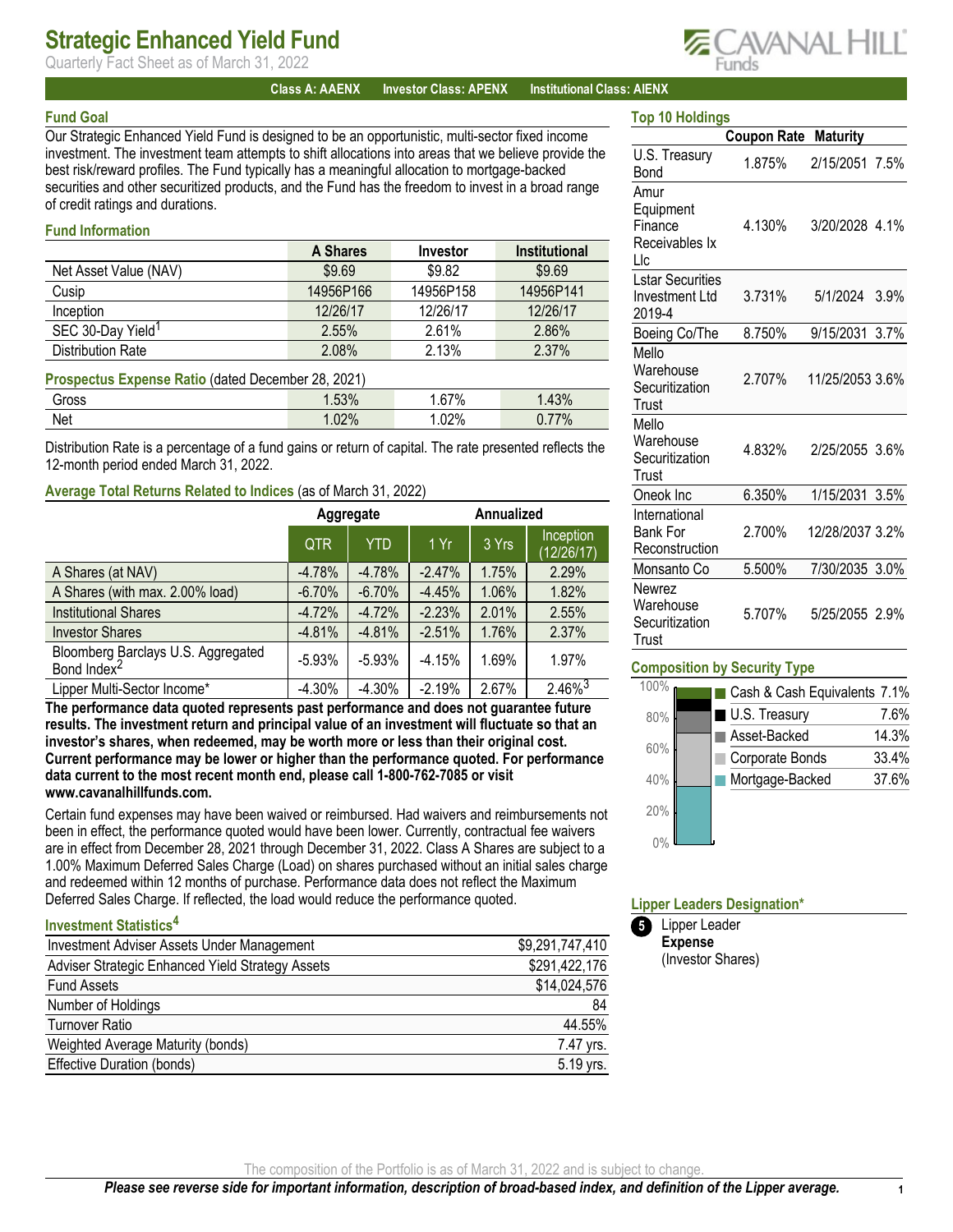## Strategic Enhanced Yield Fund

Quarterly Fact Sheet as of March 31, 2022



### Class A: AAENX Investor Class: APENX Institutional Class: AIENX

### Fund Management

The Strategic Enhanced Yield Fund is managed by the Fixed Income Management Team of Cavanal Hill Investment Management, Inc. The Team is responsible for the development of the overall fixed income investment strategy for the Cavanal Hill fixed income funds. While all members of the Team actively contribute their experience, expertise and unique insights to the investment process, the managers primarily responsible for the day-to-day management of the Strategic Enhanced Yield Fund are:

### Russell Knox, CFA

Fixed Income Portfolio Manager/Vice President

Responsible for the execution of the fixed income investment discipline, including individual security analysis and selection.

#### Michael P. Maurer, CFA

Senior Fixed Income Portfolio Manager/Senior Vice President Responsible for the execution of the fixed income investment discipline, including individual security analysis and selection.

#### The Advisor

Cavanal Hill Investment Management, Inc. is an SEC registered investment adviser and a wholly-owned subsidiary of BOKF, NA, a wholly-owned subsidiary of BOK Financial Corporation, a financial holding company ("BOKF"). BOKF, NA serves as the custodian for the Cavanal Hill Funds. Cavanal Hill Distributors, Inc., the distributor for Cavanal Hill Funds is also a wholly-owned subsidiary of BOKF. Cavanal Hill Investment Management, Inc. provides investment advice, administration and other services for the Funds and receives a fee for providing such services as fully described in the prospectus. BOKF, NA offers investment management and administrative services nationally and administers assets for numerous clients, including foundations and endowments, and high-net worth individuals.

## Credit Quality Breakdown (Moody's/S&P)

| U.S. Treasury                                                   | 7.6%                                                                                                                                                                                                                              |
|-----------------------------------------------------------------|-----------------------------------------------------------------------------------------------------------------------------------------------------------------------------------------------------------------------------------|
| U.S Agency                                                      | 5.3%                                                                                                                                                                                                                              |
| Aaa/AAA                                                         | 12.0%                                                                                                                                                                                                                             |
| Aa/AA                                                           | 2.6%                                                                                                                                                                                                                              |
| A/A                                                             | 6.8%                                                                                                                                                                                                                              |
| Baa/BBB                                                         | 29.8%                                                                                                                                                                                                                             |
| Ba/BB                                                           | 9.2%                                                                                                                                                                                                                              |
| B/B                                                             | 7.4%                                                                                                                                                                                                                              |
| Caa/CCC                                                         | 0.3%                                                                                                                                                                                                                              |
| Not Rated                                                       | 19.0%                                                                                                                                                                                                                             |
| 그는 그 아이들에게 아이들이 아이들이 아이들이 없었다. 그 아이들은 아이들에게 아이들이 아이들이 아이들이 없었다. | $\mathbf{r}$ , and the contract of the contract of the contract of the contract of the contract of the contract of the contract of the contract of the contract of the contract of the contract of the contract of the contract o |

The above credit quality ratings are derived from the underlying securities of the portfolio, and are rated by Moody's. If a rating from Moody's is unavailable, S&P's rating is used. Ratings may apply to issuer, counterparty parent, or guarantor.

#### Morningstar Rankings†

Category: US OE Fund Multisector Bond

|                   | Rank          | Percentile |
|-------------------|---------------|------------|
| Year              | 181/341       | 56         |
| <sup>2</sup> Year | 209/282       | 70<br>υ    |
| $\sim$<br>- -<br> | $\cdots$<br>. |            |

Rankings are for Institutional Class and are based on total return excluding sales charges, independently calculated and not combined to create an overall ranking. For periods not shown, Morningstar does not provide rankings based on synthetic performance.

#### Lipper Rankings\*

Category: Lipper Multi-Sector Income Funds

| __<br>_______             | Rank        | Percentile     |
|---------------------------|-------------|----------------|
| 1 Year                    | 169/358     | 48             |
| <sup>2</sup> Years        | 222/310     | 70<br><u>.</u> |
| .<br>_ _<br>$\sim$ $\sim$ | .<br>$\sim$ |                |

Rankings are for Institutional Class and are based on average annual total returns, but do not consider sales charges. Rankings for other share classes will differ due to differences in expenses, fees, or sales charges.

## †Morningstar (as of March 31, 2022)

Morningstar rankings are based on a fund's average annual total return relative to all funds in the same Morningstar category. Fund performance used within the rankings, reflects certain fee waivers, without which, returns and Morningstar rankings would have been lower. The highest (or most favorable) percentile rank is 1 and the lowest (or least favorable) percentile rank is 100.

#### Past performance is no guarantee of future results.

© 2022 Morningstar, Inc. All rights reserved. The information contained herein: (1) is proprietary to Morningstar and/or its content providers; (2) may not be copied or distributed; and (3) is not warranted to be accurate, complete, or timely. Neither Morningstar nor its content providers are responsible for any damages or losses arising from any use of this information.